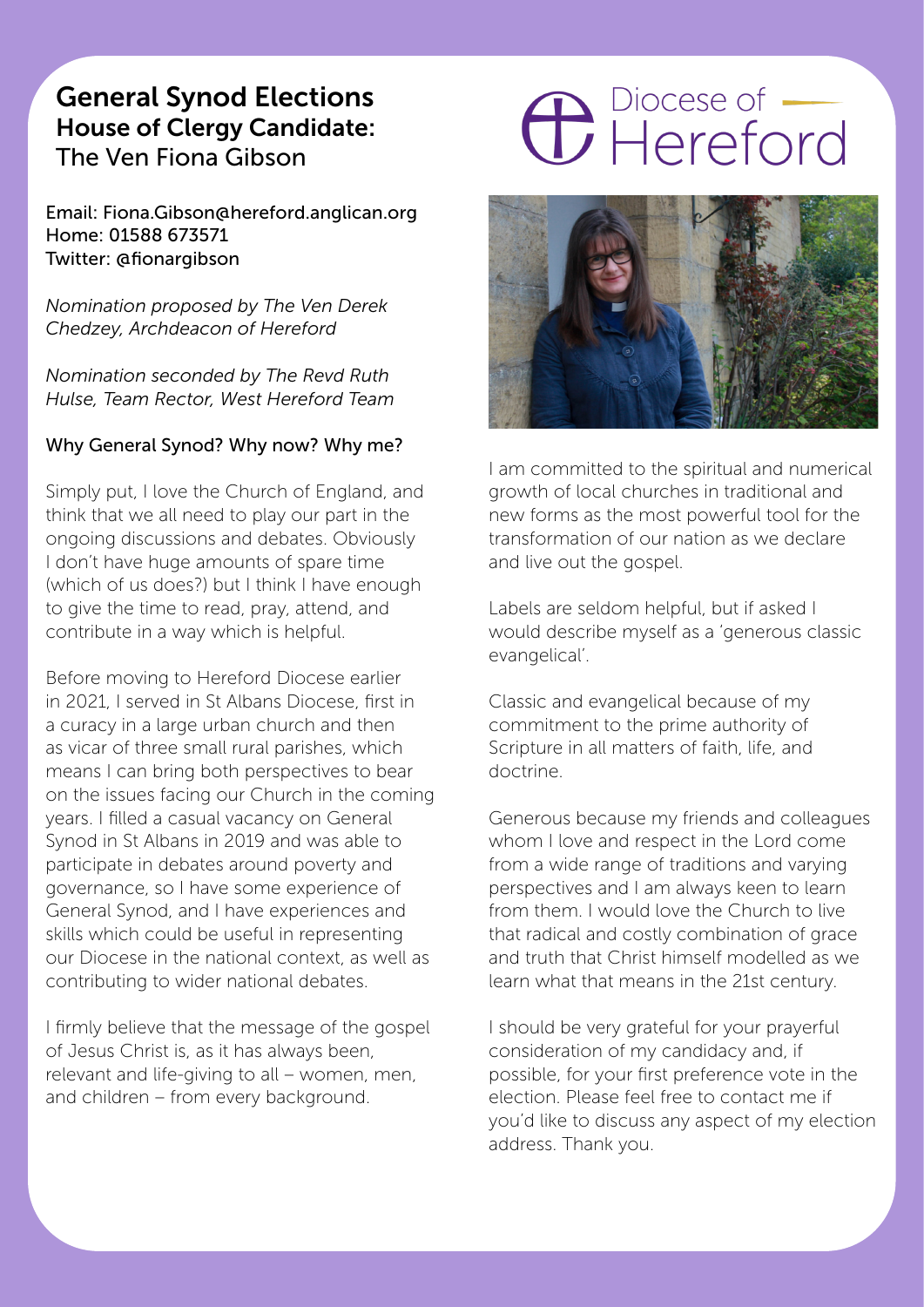# General Synod Elections House of Clergy Candidate: The Ven Fiona Gibson

### Overview

Currently

Archdeacon of Ludlow (April 2021-present)

Studying towards PhD in theology. My thesis is on the subject of acedia (sloth) and its modern manifestations. (2014-present)

#### Previously

Vicar of the Benefice of Cople, Moggerhanger, and Willington; St Albans Diocese (2014-2021)

Voluntary chaplaincy work in Bedford with vulnerable women and children, and for local hospital (2011-2021)

Curate, Christ Church Bedford; St Albans Diocese (2011-2014)

Ordinand, Oak Hill College (2007-2011)

#### Pre-ordination

Lay Children's Minister; London Diocese, Edmonton Area (2002-2007)

At home full time with young children (2001- 2002)

Primary School Teacher, with whole-school responsibility for Literacy and Special Educational Needs (1993-2001; initially full time, then part time after birth of first child)

# **C** Piocese of

#### Diocesan Responsibilities

### Currently

Bishop's Staff, Bishop's Council, Clergy Wellbeing Group, Diocesan Board of Education, Diocese of Hereford Education Trust, Ludlow Archdeaconry Mission & Pastoral Committee, Diocesan Synod,

Finance Committee, DAC, Strategic Projects Management Board, Intergenerational Mission Project Board, Safeguarding Working Group, Prebendary of Hereford Cathedral.

#### Other Responsibilities in the Wider Church

#### **Currently**

Vice-Chair, The Junia Network (national group for female evangelical Anglican clergy)

Member, The Transformations Steering Group (national cross-tradition group, inaugurated by then-Archbishop Rowan Williams, working on issues and policies that affect female clergy)

Member of Council of Reference of CPAS

Trustee, Shropshire Historic Churches Trust

#### Previously

Proctor in Convocation representing St Albans Diocese in General Synod (2019-2021 – elected to fill casual vacancy created by colleague moving to another diocese)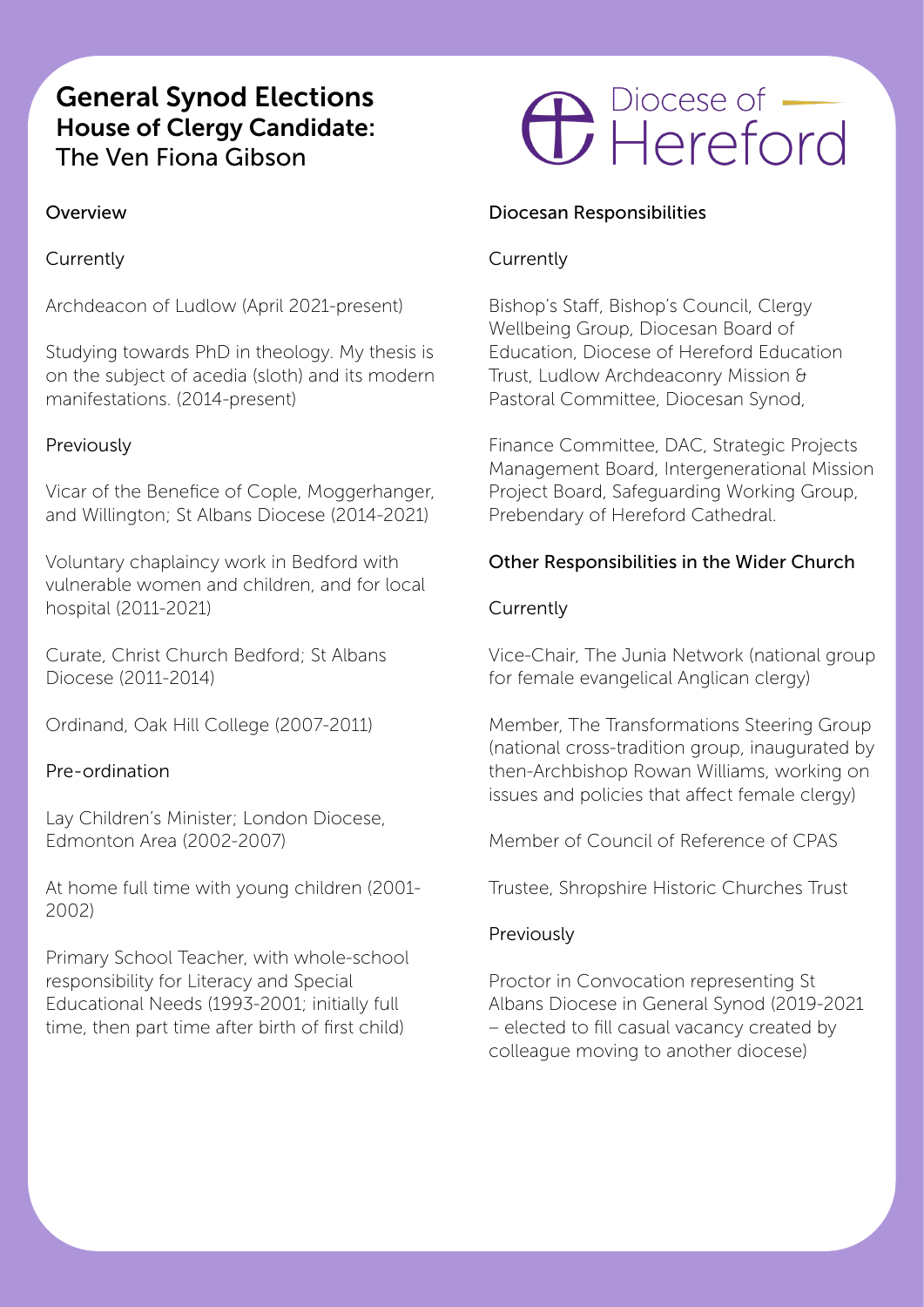# General Synod Elections Fiona Gibson

# **C** Piocese of

## Areas of Interest/Focus

## Rural Ministry

Before I became vicar of three rural parishes (in St Albans Diocese) I had no experience of rural life or ministry. That incumbency, and my subsequent move to the most rural diocese in the Church of England, have shown me how vibrant and vital rural ministry can be.

With around 66% of Anglican parishes being rural (2015 figures) it is important to include rural ministry in all thinking and planning about mission and church growth, especially postpandemic, and yet the vast majority of those on Synod and in national Church leadership have no experience of rural life and ministry.

I am committed to working with others to explore what effective rural ministry and mission means in the coming decades, and to ensuring that the rural perspective is heard in conversations and debates and, if elected, would want to explore forming a crossdiocese rural strategy alliance of clergy and laity on Synod.

### Wellbeing & Mental Health

None of us is untouched by mental illness, whether that be our own, or that of someone we love, or work with. I believe the Church. needs to be at the forefront of ending the stigma still often associated with mental ill-health, and of demonstrating how to welcome and care for those who experience mental illness.

I am also interested in exploring how the Church can promote good mental health among clergy and fulfil the terms of the clergy covenant.

### Misison, Evangelism & Discipleship

Archbishop Justin Welby has said that, "The best decision that anyone can ever make, at any time, in any place, is to follow Jesus Christ." I'm sure we all agree with that. He has made evangelism one of his three priorities for his timeas Archbishop of Canterbury, and I believe it must be one of our top priorities as Christians and as clergy, and for Synod.

I'm committed to helping to equip all Christians to speak confidently of their faith, to (re-)inspiring in them a confidence that the gospel speaks into all the challenges we face as individuals and as a society changed by the pandemic, and to nurturing those who are new to the faith into whole-hearted whole-life discipleship.

This includes equipping children and young people in churches and church schools and academies to live for God in an everchanging world in their generation, which takes imagination and a willingness to listen to and learn from children and young people, as well as to their culture, while at the same time helping them see how the unchanging truths of God and God's word apply in their generation.